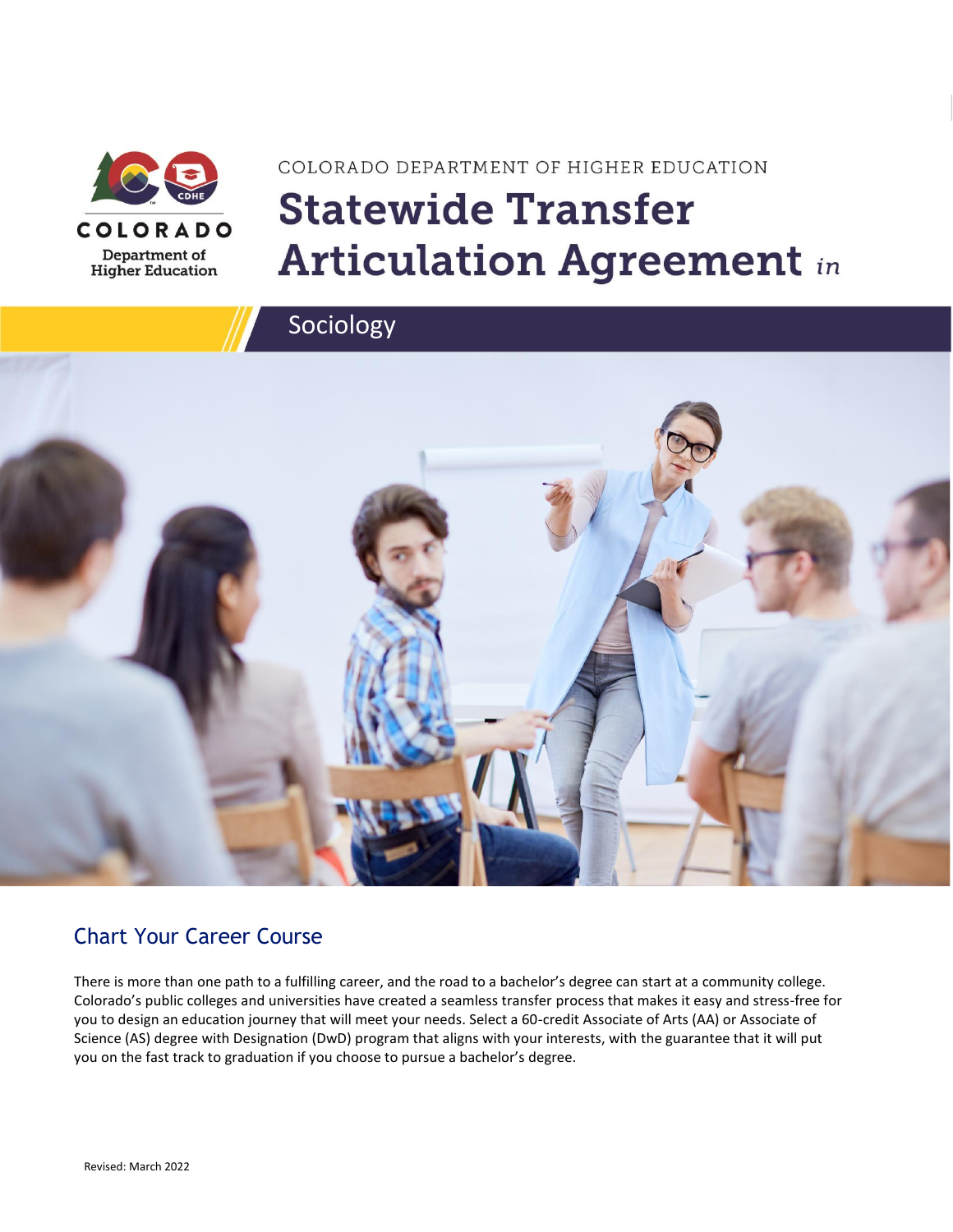## Introduction

The ways in which people interact with one another affects nearly every aspect of our lives as individuals and as a society. These interactions are shaped by our beliefs, values, perceptions, and experiences. If human behavior fascinates you, a Sociology program will align with your interests. You will study social science and learn methods for analyzing how factors like environment, age, gender, race, and cultural background affect social structure and engagement for small groups and large, diverse populations. The knowledge and skills gained with a Sociology degree are highly transferable and are well suited to careers in research, public policy, nonprofit organization, social work, and social justice, among other areas.

An associate program in Sociology can lead to a number of professional opportunities, including guidance counselor, human resource director, market research analyst, social worker, and advocate. This degree is transferable to universities offering a bachelor's degree in Communication and Communication Studies.

The first year of a Sociology program will include math and English courses to meet general education requirements. The completion of introductory math and English courses in your first year is proven to greatly increase the likelihood of crossing the graduation stage, boosting your momentum along the academic pathway you select. Other general education courses on your pathway will cover topics in Arts and Humanities, History, Social and Behavioral Sciences, and Natural and Physical Sciences.

Program-specific courses may begin as soon as your first semester. These courses will become more advanced as you move along your degree pathway. Through this sequence of courses, your knowledge of sociology and basic principles of analysis will grow and deepen. Coursework will include Introduction to Sociology and Interpersonal Communication. After completing a 60-credit associate degree, your degree pathway can continue with guaranteed transfer to a college that offers bachelor's degrees.

#### **Degree Pathway Knowledge & Skills**

- Observation and research methods
- Interpersonal communication
- Written communication
- Critical thinking
- Problem solving
- Analytical skills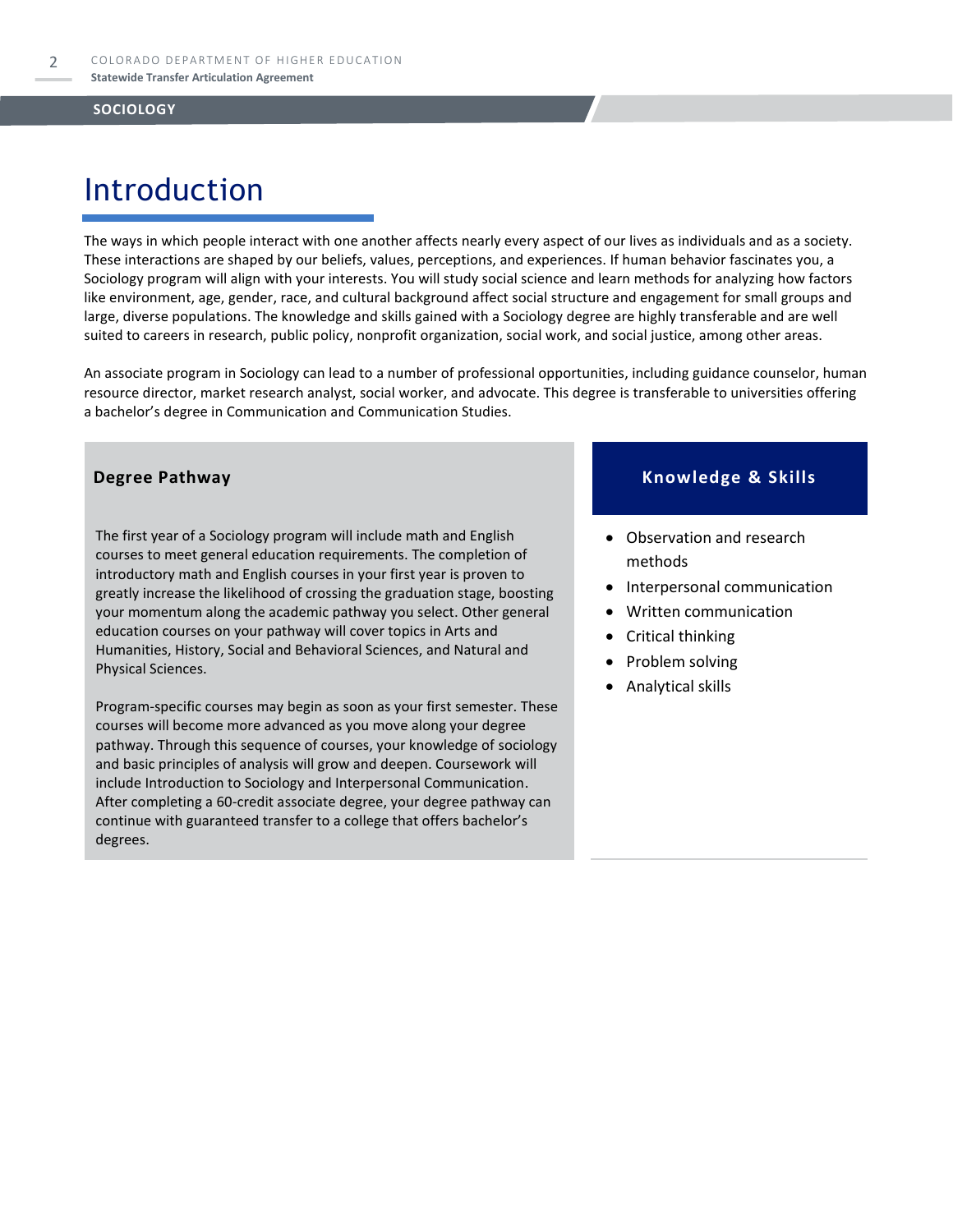3

# Participating Institutions

### **Earn an Associate Degree with Designation (DwD)**

*From one of these Colorado public community/junior colleges*

**Aims Community College** [A.A. Sociology] **Arapahoe Community College** [A.A. Sociology] **Colorado Mountain College** [A.A. Sociology] **Colorado Northwestern Community College** [A.A. Sociology] **Community College of Aurora** [A.A. Sociology] **Community College of Denver** [A.A. Sociology] **Front Range Community College** [A.A. Sociology]

**Morgan Community College** [A.A. Sociology] **Northeastern Junior College** [A.A. Sociology] **Otero College** [A.A. Sociology] **Pikes Peak Community College** [A.A. Sociology] **Pueblo Community College** [A.A. Sociology] **Red Rocks Community College** [A.A. Sociology] **Trinidad State College** [A.A. Sociology]

### **Earn a Bachelor's Degree**

*From one of these Colorado public four-year institutions*

**Adams State University**  [B.A. Sociology; Criminology or Social Welfare emphases]

**Colorado Mesa University**  [B.A. Sociology; Sociology concentration]

**Colorado State University-Ft Collins**  [B.A. Sociology; General Sociology concentration]

**Colorado State University-Pueblo**  [B.A. Sociology; B.S. Sociology]

**Fort Lewis College**  [B.A. Sociology; Human Services-General option]

**Metropolitan State University of Denver**  [B.A. Sociology]

**University of Colorado Boulder**  [B.A. Sociology]

**University of Colorado Colorado Springs** [B.A. Sociology]

**University of Colorado Denver** [B.A. Sociology]

**University of Northern Colorado** [B.A. Sociology; all emphases]

**Western Colorado University** [B.A. Sociology]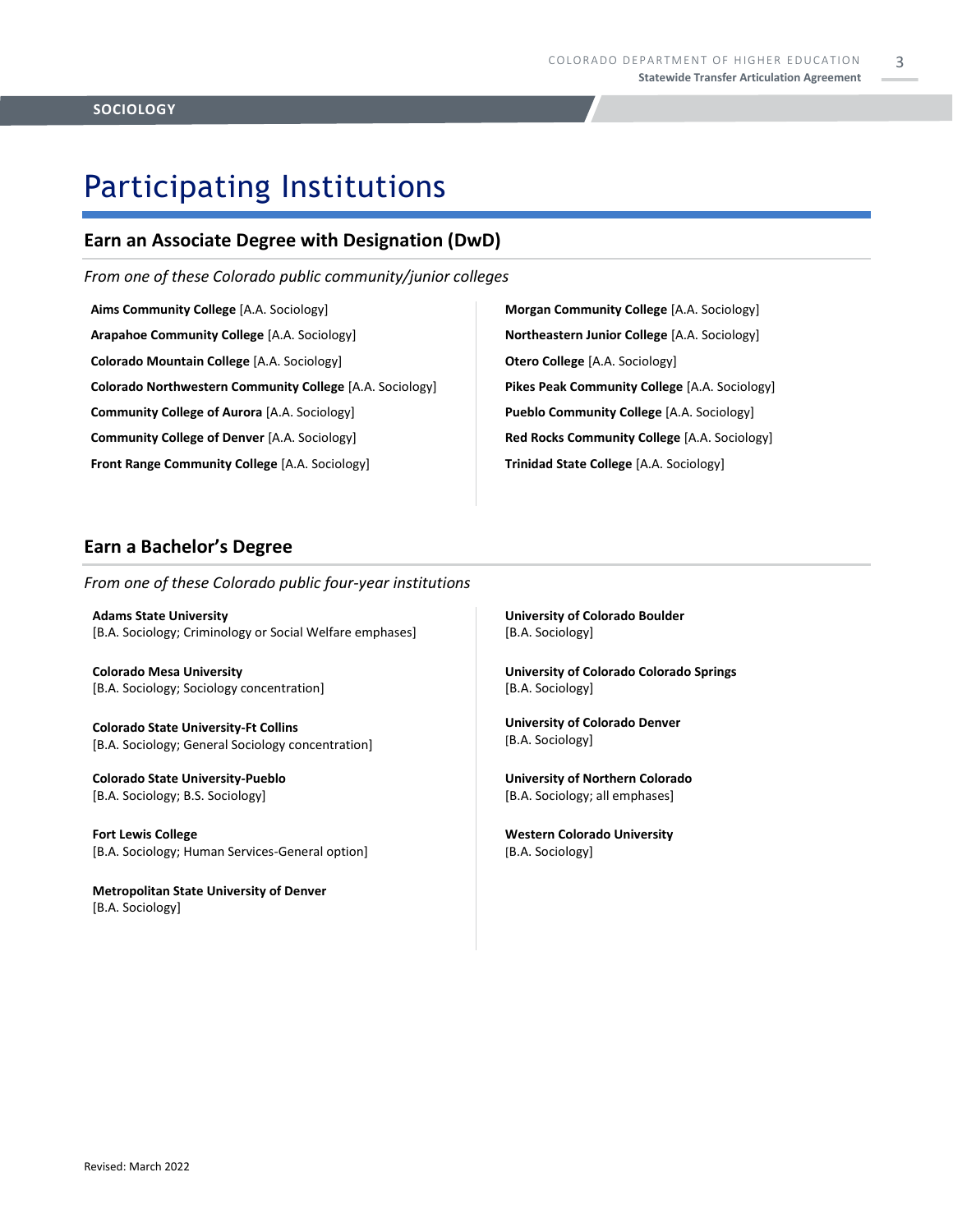## Prescribed Curriculum

### SOCIOLOGY

| Required Courses that Fulfill General Education Requirements<br>35-36 CREDIT HOURS |                               |                                                                                                  |                                                                                                                                                                                                                                                                                                                                                                                                                                                                                                                                                                                                                                                         |  |
|------------------------------------------------------------------------------------|-------------------------------|--------------------------------------------------------------------------------------------------|---------------------------------------------------------------------------------------------------------------------------------------------------------------------------------------------------------------------------------------------------------------------------------------------------------------------------------------------------------------------------------------------------------------------------------------------------------------------------------------------------------------------------------------------------------------------------------------------------------------------------------------------------------|--|
|                                                                                    | <b>Credit</b><br><b>Hours</b> | <b>Community College</b><br>Course No.                                                           | <b>Course Title or Category</b>                                                                                                                                                                                                                                                                                                                                                                                                                                                                                                                                                                                                                         |  |
| (Written)<br><b>Communication</b>                                                  | 6                             | ENG 121/1021 and<br>ENG 122/1022<br><b>OR</b><br>ENG 122/1022 and a<br>GT Pathways CO3<br>course | English Composition I (GT-CO1) and English Composition II (GT-<br>CO <sub>2</sub><br><b>OR</b><br>English Composition II (GT-CO2) and a GT Pathways CO3 course<br>$(GT-CO3)$                                                                                                                                                                                                                                                                                                                                                                                                                                                                            |  |
| <b>Mathematics</b>                                                                 | $3 - 4$                       |                                                                                                  | One GT Pathways Mathematics course (GT-MA1), prefer MAT<br>135/1260 Introduction to Statistics, except:<br>Adams State University prefers MAT 121/1340 College<br>$\bullet$<br>Algebra;<br>Colorado Mesa University requires either MAT 120/1240<br>$\bullet$<br>Mathematics for the Liberal Arts OR MAT 121/1340<br>College Algebra;<br>University of Colorado Denver requires MAT 121/1340<br>$\bullet$<br>College Algebra OR MAT 123/1320 Finite Mathematics<br>OR MAT 135/1260 Introduction to Statistics;<br>Western Colorado University requires MAT 120/1240<br>$\bullet$<br>Mathematics for the Liberal Arts or MAT 121/1340<br>College Algebra |  |
| <b>Arts &amp; Humanities</b>                                                       | 9                             |                                                                                                  | Any three (3) GT Pathways Arts & Humanities courses (GT-AH1,<br>GT- AH2, GT-AH3, or GT-AH4)                                                                                                                                                                                                                                                                                                                                                                                                                                                                                                                                                             |  |
| <b>History</b>                                                                     | 3                             |                                                                                                  | One GT Pathways History course (GT-HI1)                                                                                                                                                                                                                                                                                                                                                                                                                                                                                                                                                                                                                 |  |
| Social &<br><b>Behavioral Sciences</b>                                             | 6                             |                                                                                                  | Two GT Pathways Social & Behavioral Sciences courses (GT-SS1,<br>GT-SS2, GT-SS3)                                                                                                                                                                                                                                                                                                                                                                                                                                                                                                                                                                        |  |
| Natural &<br><b>Physical Sciences</b>                                              | 8                             |                                                                                                  | Two GT Pathways Natural & Physical Sciences courses (GT-SC1)                                                                                                                                                                                                                                                                                                                                                                                                                                                                                                                                                                                            |  |

#### Additional Required Courses\* **18** CREDIT HOURS **Credit Hours Course No. Course Title** 3 COM 115/1150 **OR** COM 125/1250 Public Speaking **OR** Interpersonal Communications [\(GT-SS3\)](https://highered.colorado.gov/Academics/Transfers/gtPathways/Curriculum/Courses.aspx?cat=GT-SS3) 3 | SOC 101/1001 | Introduction to Sociology [\(GT-SS3\)](https://highered.colorado.gov/Academics/Transfers/gtPathways/Curriculum/Courses.aspx?cat=GT-SS3&cat=GT-SS3)  $\vert$  SOC 102/1002  $\vert$  Introduction to Sociology II [\(GT-SS3\)](https://highered.colorado.gov/Academics/Transfers/gtPathways/Curriculum/Courses.aspx?cat=GT-SS3&cat=GT-SS3) 9 Three GT Pathways **SOC** courses in Social and Behavioral Sciences [\(GT-SS3\)](https://highered.colorado.gov/Academics/Transfers/gtPathways/Curriculum/Courses.aspx?cat=GT-SS3&cat=GT-SS3) Electives\*\* **6-7** CREDIT HOURS

Total **60** CREDIT HOURS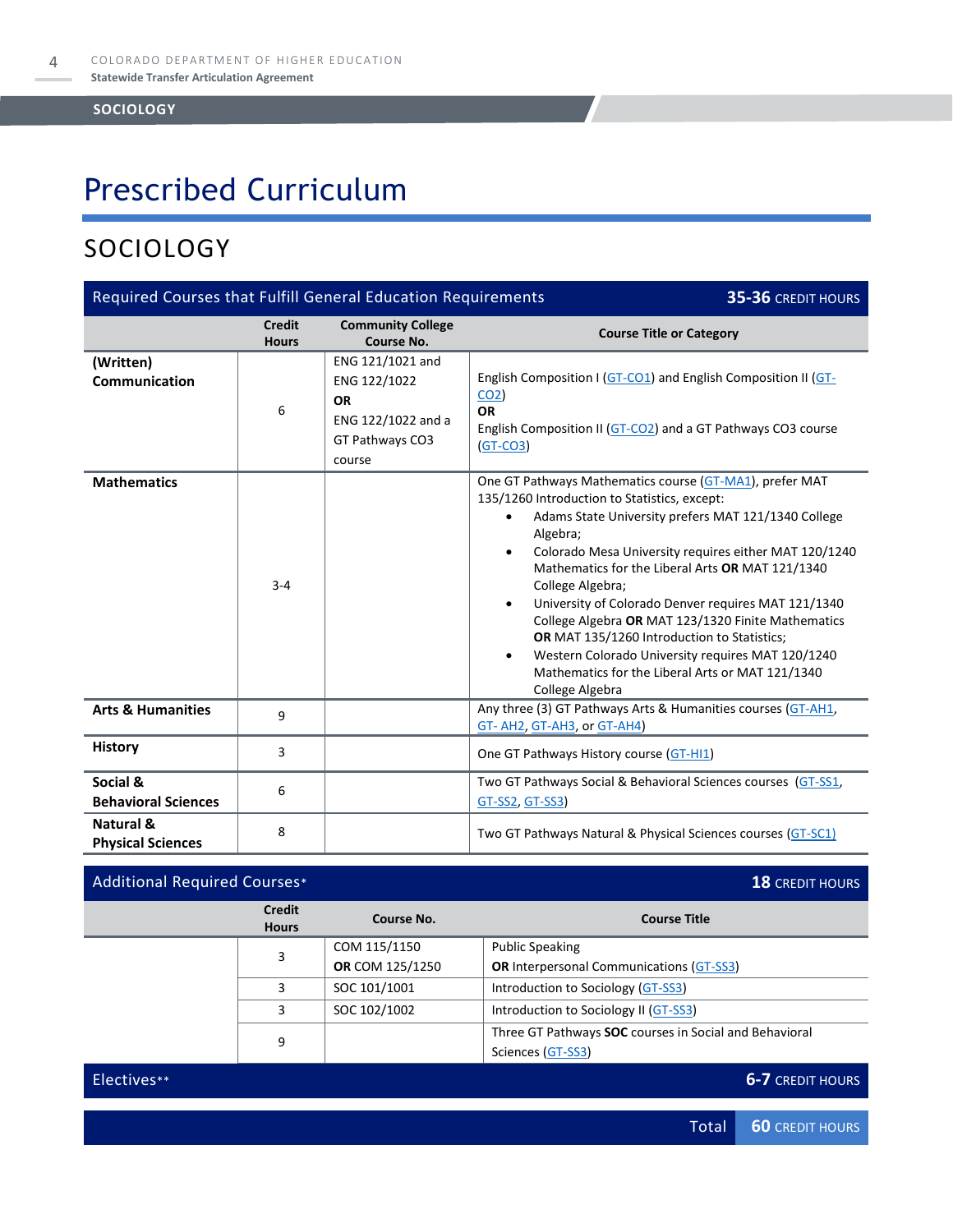5

#### **SOCIOLOGY**

\*Please note: if these credits are *not* required for the *major* at a receiving 4-year institution, they will be applied to the bachelor's degree as *elective credit* toward *graduation.* Please check with the receiving institution to determine in which way these courses will be applied.

\*\*Additional SOC courses beyond the 5 courses (15 credit hours) identified above may not count toward the Sociology major at the receiving 4-year institution. See explanation in Limitation section.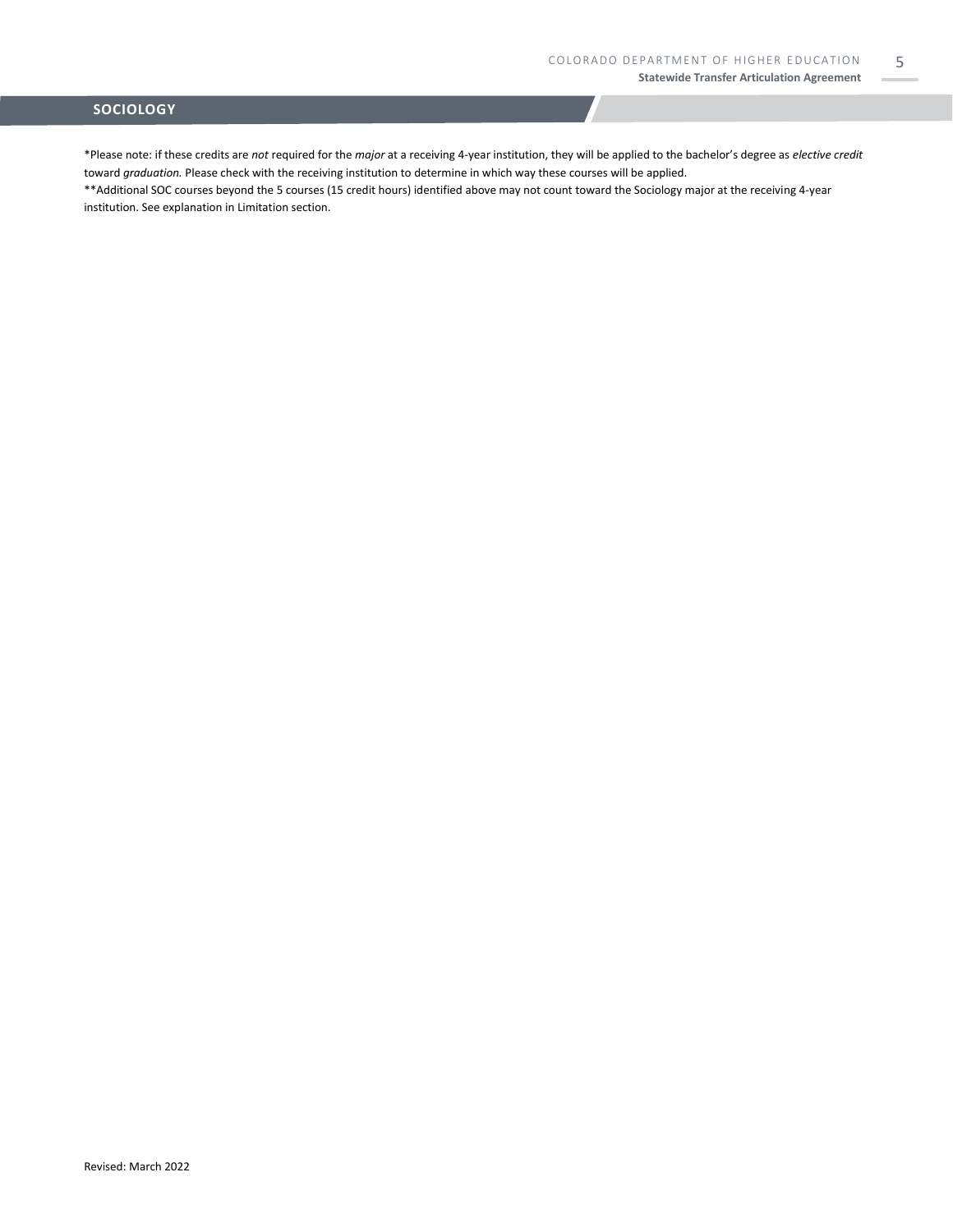# Course Planner

### SOCIOLOGY DEGREE PLAN

STUDENT NAME

| Institution:                   |                   |                     |                     |                  |  |
|--------------------------------|-------------------|---------------------|---------------------|------------------|--|
| <b>Semester</b>                | <b>Course No.</b> | <b>Course Title</b> | <b>Credit Hours</b> | <b>Completed</b> |  |
|                                |                   |                     |                     |                  |  |
|                                |                   |                     |                     |                  |  |
|                                |                   |                     |                     |                  |  |
|                                |                   |                     |                     |                  |  |
|                                |                   |                     |                     |                  |  |
|                                |                   |                     |                     |                  |  |
| <b>Total Credits Completed</b> |                   |                     |                     |                  |  |

| Institution:                   |                   |                     |                     |                  |  |
|--------------------------------|-------------------|---------------------|---------------------|------------------|--|
| Semester                       | <b>Course No.</b> | <b>Course Title</b> | <b>Credit Hours</b> | <b>Completed</b> |  |
|                                |                   |                     |                     |                  |  |
|                                |                   |                     |                     |                  |  |
|                                |                   |                     |                     |                  |  |
|                                |                   |                     |                     |                  |  |
|                                |                   |                     |                     |                  |  |
|                                |                   |                     |                     |                  |  |
| <b>Total Credits Completed</b> |                   |                     |                     |                  |  |

| Institution: |                   |                     |                                |                  |  |
|--------------|-------------------|---------------------|--------------------------------|------------------|--|
| Semester     | <b>Course No.</b> | <b>Course Title</b> | <b>Credit Hours</b>            | <b>Completed</b> |  |
|              |                   |                     |                                |                  |  |
|              |                   |                     |                                |                  |  |
|              |                   |                     |                                |                  |  |
|              |                   |                     |                                |                  |  |
|              |                   |                     |                                |                  |  |
|              |                   |                     |                                |                  |  |
|              |                   |                     | <b>Total Credits Completed</b> |                  |  |

| Institution:                   |                   |                     |                     |                  |  |
|--------------------------------|-------------------|---------------------|---------------------|------------------|--|
| <b>Semester</b>                | <b>Course No.</b> | <b>Course Title</b> | <b>Credit Hours</b> | <b>Completed</b> |  |
|                                |                   |                     |                     |                  |  |
|                                |                   |                     |                     |                  |  |
|                                |                   |                     |                     |                  |  |
|                                |                   |                     |                     |                  |  |
|                                |                   |                     |                     |                  |  |
|                                |                   |                     |                     |                  |  |
| <b>Total Credits Completed</b> |                   |                     |                     |                  |  |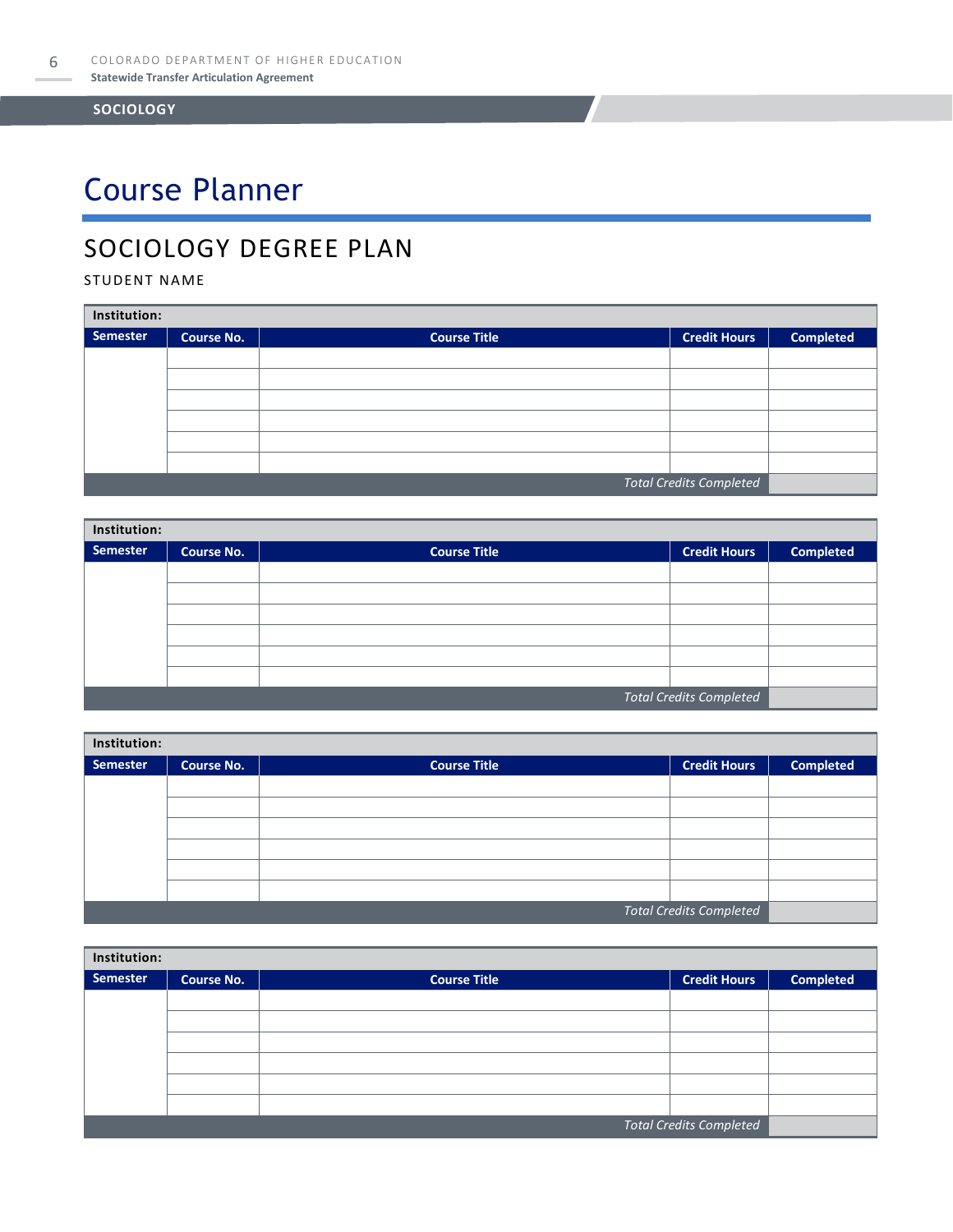### Contractual Language

#### **INTRODUCTION**

A statewide transfer articulation agreement identifies the community college courses students need to take in order to graduate from a community college with a 60-credit Associate of Arts (AA) or Associate of Science (AS) degree with designation (DwD). Students are responsible for informing the admissions counselor or transfer advisor at their receiving four-year institution that they are completing a DwD.

It is important for students to understand that completion of an AA or AS degree within two years requires them to complete an average of 15 credits per semester (or 30 credits per year). Also, research shows that students who take classes in their major area within their first 30 credit hours are more likely to persist and graduate.

The guarantees and limitations below describe the minimum requirements to which all participating institutions have agreed. Students who believe an institution is not meeting the guarantees described below can file a complaint with the [CDHE.](https://highered.colorado.gov/filing-student-complaint) 

#### **GUARANTEES**

Students who complete a DwD pursuant to the prescribed curriculum in this statewide transfer articulation agreement **and** pass all 60 credits with a C- or higher **and** are admitted to the receiving institution's corresponding degree program (see cover page) are guaranteed the following:

- 1. Junior standing with no more than 60 remaining credits to meet the graduation requirements for the baccalaureate degree program covered by this articulation agreement.
- 2. Completion of the receiving institution's lower division general education requirements as defined by the GT Pathways curriculum.
- 3. The same graduation requirements as students who begin and complete this degree program at the four-year institution.
- 4. Admission to all Colorado public baccalaureate awarding institutions (*except* Colorado School of Mines) is guaranteed to applicants who have completed any AA or AS degree from a Colorado public two-year institution after high school graduation, provided certain requirements are met. To see these requirements, please refer to the Colorado Commission on Higher Education's [Admissions](https://highered.colorado.gov/sites/highered/files/2020-03/i-partf_0.pdf)  [Standards Policy](https://highered.colorado.gov/sites/highered/files/2020-03/i-partf_0.pdf), section titled "Guaranteed Transfer Admissions" [here.](https://highered.colorado.gov/educators/policy-funding/cche-policies-procedures) Please note: Students transferring to a University of Colorado institution (Boulder, Colorado Springs, Denver) must satisfy the CU System's MAPS (Minimum Academic Preparation Standards) requirement.
- 5. Per the Commission's [Prior Learning Assessment](https://highered.colorado.gov/sites/highered/files/2020-03/i-partx.pdf) policy, section 2.07, and pursuant to Colorado Revised Statutes §23-1-108 (7)(b)(II)(A), "a state institution of higher education that admits as a junior a student who holds an associate of arts degree, associate of applied science degree, or associate of science degree that is the subject of a statewide degree transfer agreement shall not require the student to complete any additional courses to fulfill general education requirements", and that the receiving institution of higher education is responsible for the total cost of tuition "for any credit hours that exceed the total credit hours required for a native student or that extend the total time to receive the degree beyond that required for a native student".
- 6. The Commission's Prior Learning Assessment policy also states "every Colorado public institution of higher education shall accept in transfer from within the institution and from other state institutions of higher education prior learning assessment credit awarded for GT Pathways requirements" (section 3.01), and "Colorado public institutions of higher education shall not prohibit students from meeting general education/GT Pathways requirements with prior learning assessment credit" (section 3.02).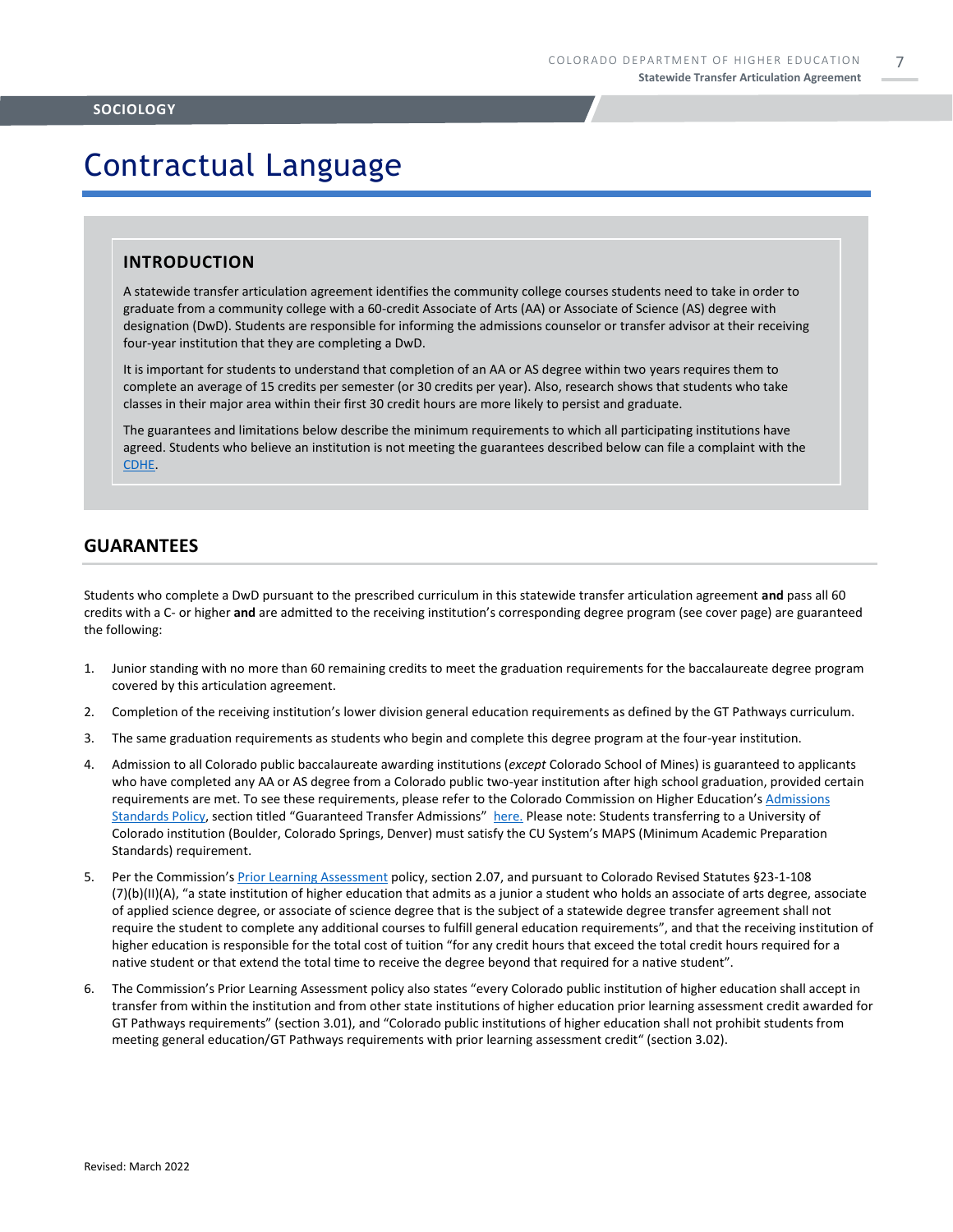#### **LIMITATIONS**

- 1. Students must meet all admission and application requirements at the receiving institution including the submission of all required documentation by stated deadlines. Students are advised to consult with the Office of Admissions at the institution to which they intend to transfer.
- 2. Only courses with grades of C- or higher are guaranteed to transfer.
- 3. Admission to a receiving institution does not guarantee enrollment in a specific degree program. Some programs at receiving institutions have controlled entry due either to space limitations or academic requirements.
- 4. The credit and course transfer guarantees described in this agreement apply to the specific degree programs covered by this agreement (see cover page). If the student changes majors, receiving institutions will evaluate application of the courses designated in this agreement to other degree programs on a course-by-course basis.
- 5. Students are allowed to use credits awarded by exam, such as AP (Advanced Placement) and IB (International Baccalaureate), as long as those exams are listed on the exam table[s here,](https://highered.colorado.gov/get-credit-for-what-you-already-know) or may use challenge exams to fulfill GT Pathways requirements (not necessarily major requirements) and those credits are guaranteed to transfer and apply to GT Pathways requirements at the receiving institution per the Colorado Commission on Higher Education's Policy I, X: Prior Learning Assessment. See the [entire policy](https://highered.colorado.gov/sites/highered/files/2020-03/i-partx.pdf) for more information.
- 6. The receiving institution shall accept all applicable credits earned within ten years of transfer to the receiving institution. Credits earned more than ten years earlier will be evaluated on a course-by-course basis.
- 7. All the courses a student needs to take in the associate degree program covered by this statewide transfer articulation agreement are listed in the prescribed curriculum. Course substitutions are allowed as long as the student and both the sending and receiving institutions agree to the substitution; such agreement should be documented in writing and the student should keep a copy until the baccalaureate degree is conferred. Note that if students substitute a course, then this is no longer a statewide agreement and some of the guarantees are only for the receiving institution that agreed to the substitution. **Any additional courses taken in the discipline covered by this agreement might not count toward the requirements of the major at the receiving institution.** Students can avoid this problem by taking no more courses in the discipline beyond those identified in the prescribed curriculum. STUDENTS SHOULD CONSULT THE PROGRAM ADVISOR AT THE RECEIVING INSTITUTION FOR GUIDANCE. Any advisement from an academic advisor should be obtained IN WRITING.
- Students seeking K-12 teacher licensure may not use this agreement because teacher preparation programs have different requirements for educator licensure.

*Because of the limitations above, students must consult with the Office of Admissions at the institution to which they are transferring.*

#### **Addendum to Agreement**

Students who do not complete an AA/AS degree can use the prescribed curriculum in a statewide transfer articulation agreement as a common advising guide for transfer to all public institutions that offer the designated bachelor's degree program. Please note the following:

- 1. Students are guaranteed application of general education courses completed with a C- or higher in the prescribed curriculum in this agreement up to the established maximum in each GT Pathways content area.
- 2. Except in special cases (e.g., the partial completion of a required sequence of courses or variation in the number of credit hours institutions award for course equivalents), students can expect that courses specified within the prescribed curriculum in this agreement, successfully completed with a C- or higher, will fulfill the relevant course requirements in the designated major.
- 3. Receiving institutions will evaluate all courses other than those specified in this agreement on a course-by-course basis.

Students transferring without a completed AA/AS degree must consult with the Office of Admissions at the institution to which they are transferring to review the issues identified above, and to make sure they meet all admission and application requirements at the receiving institution, including the submission of all required documentation by stated deadlines.

This agreement will be reviewed by disciplinary faculty no less frequently than every five years. *The agreement will remain in force until such time as it is formally modified or terminated.*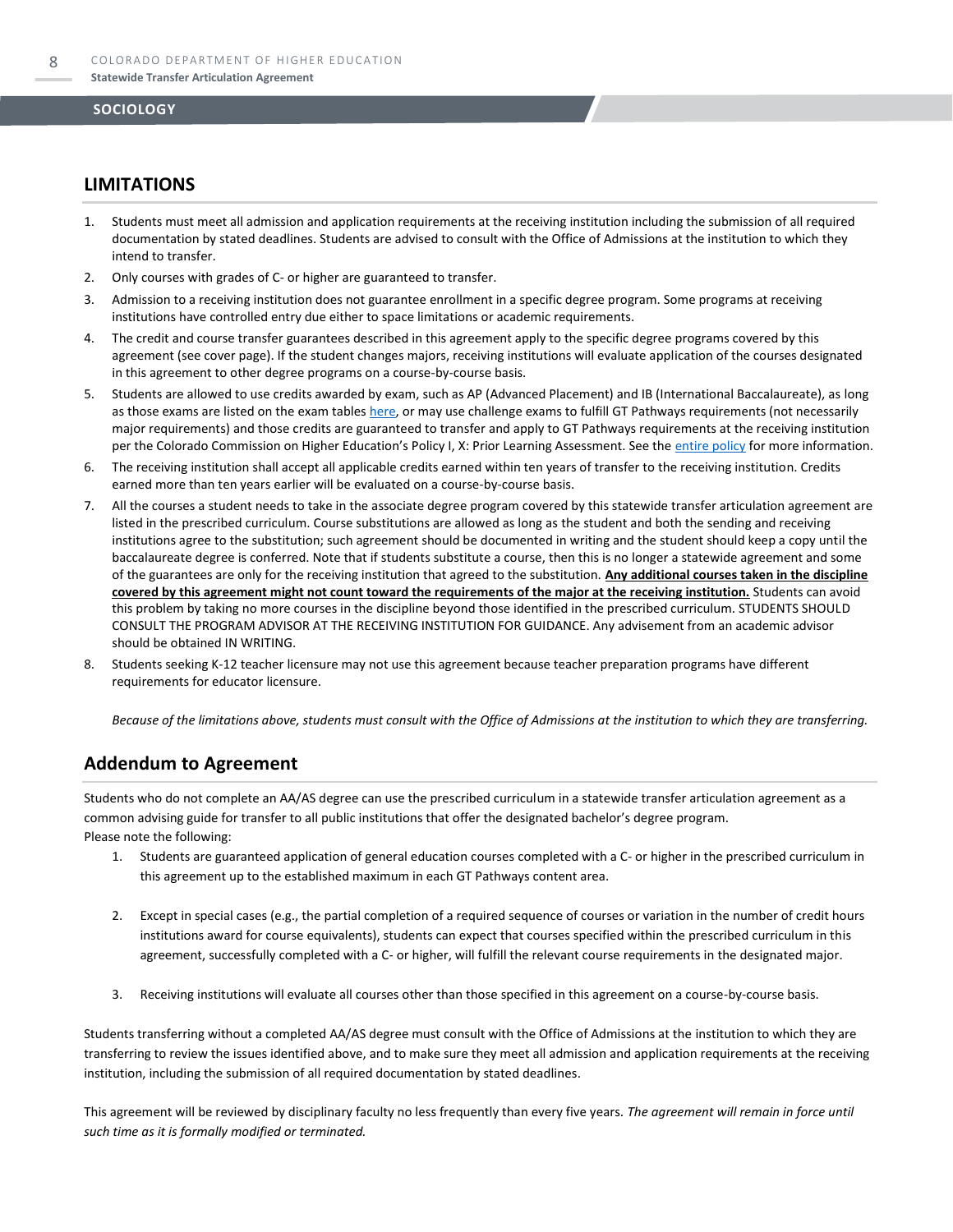The Department of Higher Education – in consultation with the General Education Council – may make minor technical changes to this agreement on behalf of participating institutions. The most current version of the agreement can be found on the [CDHE website.](https://highered.colorado.gov/transfer-degrees) Institutions that wish to join or withdraw from this agreement should consult the Division of Academic Affairs at the Colorado Department of Higher Education. Terms and processes are outlined in the Commission's policy on Statewide Transfer and GT Pathways, available at the [CDHE website.](https://highered.colorado.gov/educators/policy-funding/general-education-ge-council/gtpathways/transfer-agreements)

A paper or hard copy of this document may not be the most current version of the agreement—check th[e website](https://highered.colorado.gov/transfer-degrees) of the Colorado Department of Higher Education for the most current version.

*Signatures from institutional/system Chief Academic Officers for all participating institutions, as listed on the cover page, have signed this agreement. Signatures of Chief Academic Officers, who possess or have been delegated authority to enter into this agreement on behalf of their institution or institutions (in some cases by the institutional or system governing board), are on file in the Division of Academic Affairs at the Colorado Department of Higher Education.*